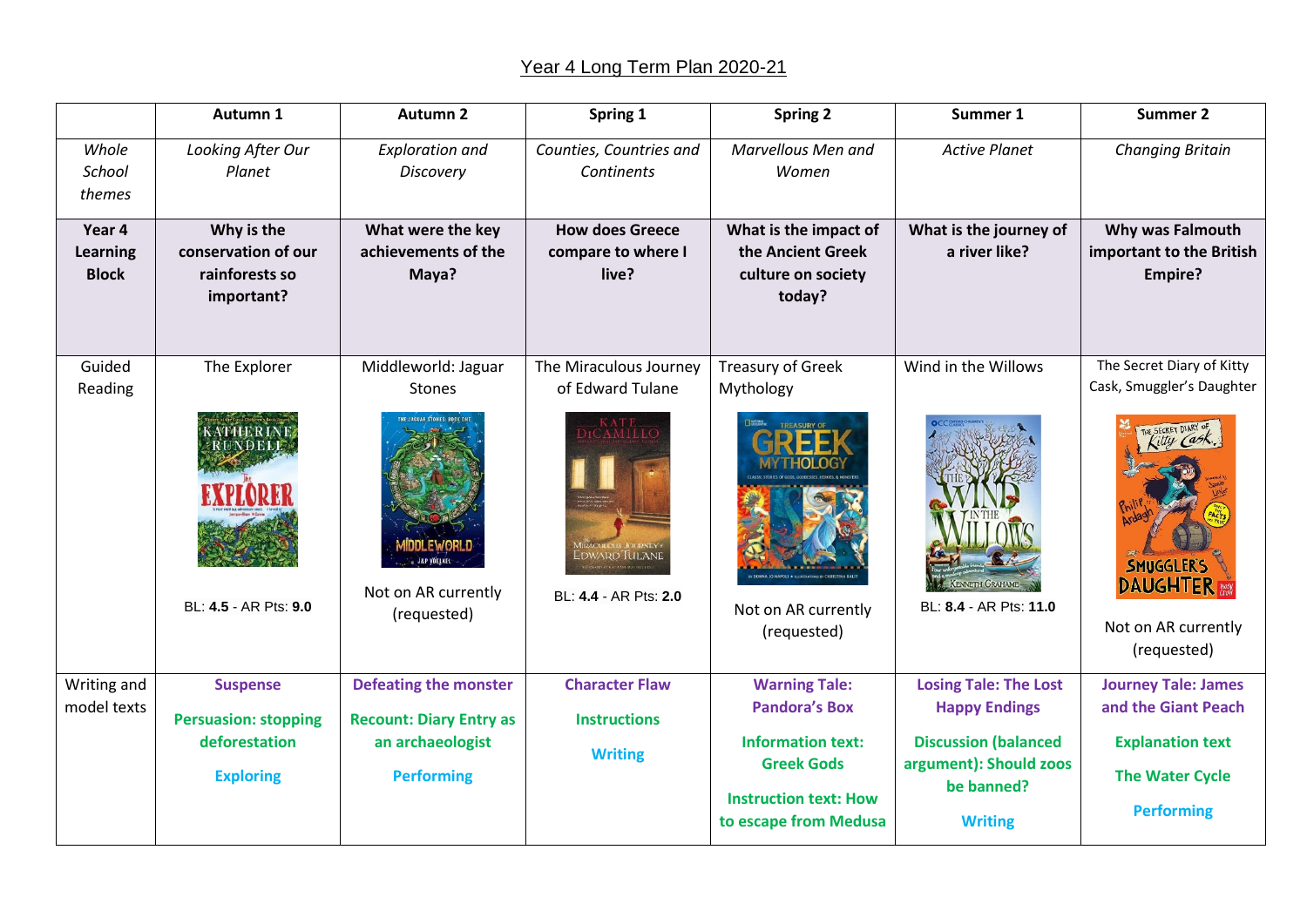|         |                               |                                                   |                                      | <b>Exploring</b>                                 |                         |                                      |
|---------|-------------------------------|---------------------------------------------------|--------------------------------------|--------------------------------------------------|-------------------------|--------------------------------------|
|         |                               |                                                   |                                      |                                                  |                         |                                      |
| Maths   | Place value (4 weeks)         | Measurement - length                              | Multiplication and                   | Fractions (2 weeks)                              | Decimals (2 Weeks)      | Statistics (1 week)                  |
|         | Addition and                  | and perimeter (2 week)                            | Division (3 weeks)                   | Decimals (3 weeks)                               | Money (2 weeks)         | Properties of shape (3               |
|         | Subtraction (3 weeks)         | Multiplication and<br>Division (3 weeks)          | Measurement-Area (1<br>week)         |                                                  | Time (1 week)           | weeks)                               |
|         |                               |                                                   | Fractions (2 weeks)                  |                                                  | Statistics (1 week)     | Position and Direction<br>$(1$ week) |
| Science | Living things<br>and          | <b>Animals including</b>                          | <b>Animals including</b>             | <b>Electricity</b>                               | <b>States of Matter</b> | Sound                                |
|         | their habitats                | humans                                            | humans                               | Can electricity jump?                            | Where did the water     | Can sound be changed?                |
|         | How can I identify you?       | <b>Producers, predators</b><br>and prey: who eats | What happens to the<br>food we eat?  | <b>Electrical appliances</b>                     | go?                     | How sounds are made                  |
|         | Grouping and                  | you?                                              |                                      | and safety.                                      | Solids, liquids, gases  | How sound travels                    |
|         | classification.               | Food chains and webs                              | Digestive system                     | <b>Electrical circuits</b>                       | Changes of state        | How sound can be                     |
|         | Changes in the<br>environment | Identifying producers,                            | Types of teeth and their<br>function | Conductors and                                   | Water cycle             | changed (pitch and                   |
|         |                               | predators and prey.                               |                                      | insulators                                       |                         | volume)                              |
| History | Trade and Fairtrade.          | What were the key                                 | Meteora and Religion in              | What is the impact of                            |                         | Why was Falmouth                     |
|         |                               | achievements of the                               | Greece.                              | the Ancient Greek                                |                         | important to the British             |
|         |                               | Maya?                                             |                                      | culture on society                               |                         | Empire?                              |
|         |                               | Timeline                                          |                                      | today?                                           |                         | River Fal history                    |
|         |                               | Mayan cities                                      |                                      | Timeline                                         |                         | Packet ships and                     |
|         |                               | Mayan arts and crafts                             |                                      | Life in Ancient Greece<br>(support with artefact |                         | Falmouth Harbour                     |
|         |                               | Mayan calendar                                    |                                      | box from library)                                |                         | Truro Lemon Quay-<br>docks           |
|         |                               | Mayan beliefs and Gods                            |                                      | Life in Ancient Greece<br>compared to life in    |                         | Use of the river today.              |
|         |                               | Mayan myths and<br>legends                        |                                      | Britain at that time.                            |                         | <b>History of two UK</b>             |
|         |                               |                                                   |                                      | Democracy                                        |                         | rivers compare to<br>today.          |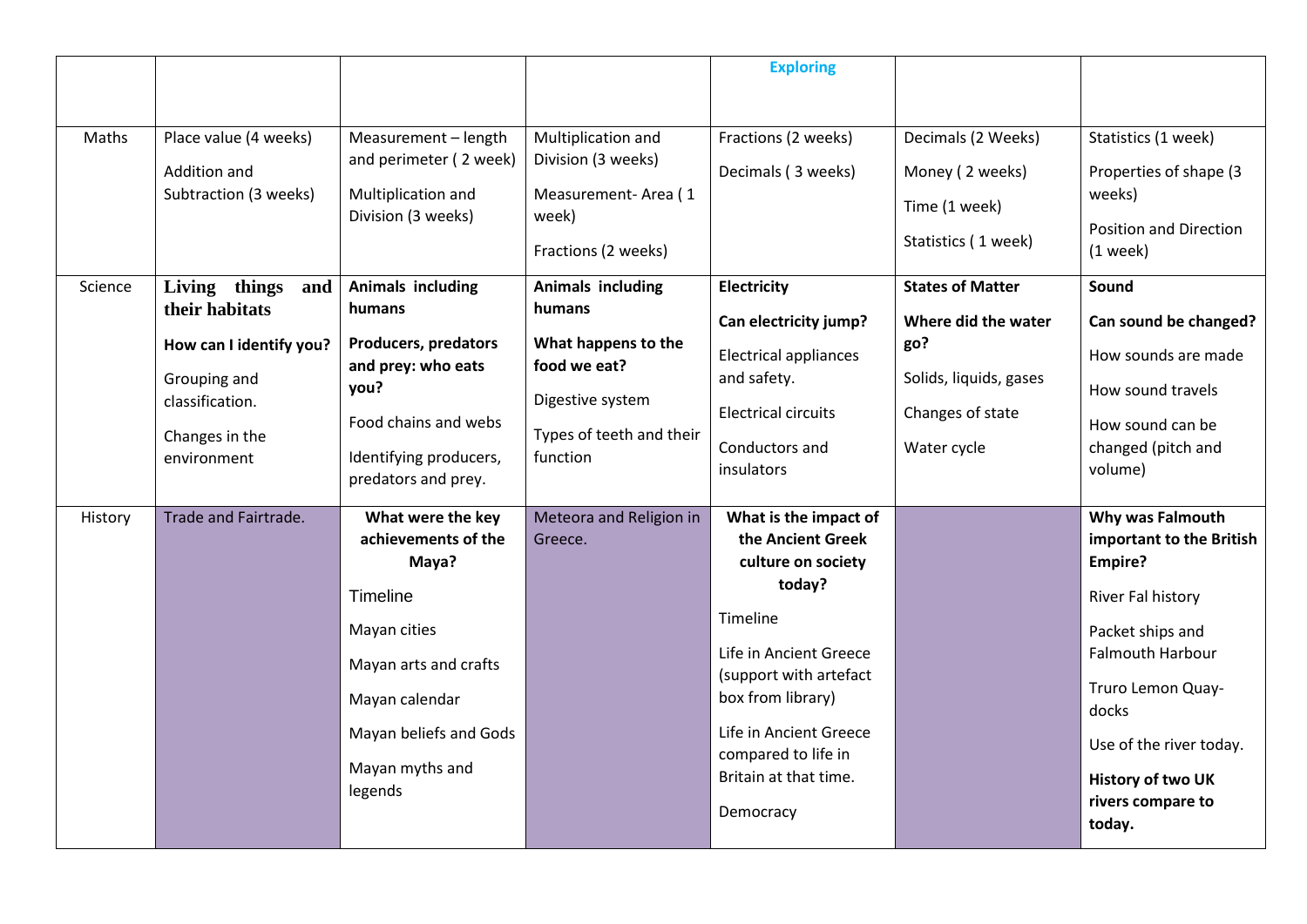|           |                                                       | Mayan food and<br>farming<br>Mayan number system<br>Mayan writing<br>Mayan ball games<br>End of the Mayan<br>civilisation<br>Locate where the |                                                               | Olympics<br><b>How Ancient Greece</b><br>influenced modern day<br>society.<br><b>Gods and Goddesses</b> |                                            |                                                                  |
|-----------|-------------------------------------------------------|-----------------------------------------------------------------------------------------------------------------------------------------------|---------------------------------------------------------------|---------------------------------------------------------------------------------------------------------|--------------------------------------------|------------------------------------------------------------------|
| Geography | Why is the<br>conservation of our<br>rainforests so   | Mayans lived on<br>maps.                                                                                                                      | Why is Greece different<br>to where I live?                   | <b>Geography of Ancient</b><br>Greece compared to<br>today.                                             | What is the journey of<br>a river like?    | Locating the River Fal<br>and other local<br>significant rivers. |
|           | important?                                            | Physical geography                                                                                                                            | Locate Greece on a<br>map.                                    |                                                                                                         | What a river is.                           |                                                                  |
|           | Forests- link UK and<br>Amazon rainforest.            | and natural resources<br>they used.                                                                                                           | Greek flag.                                                   |                                                                                                         | Features and journey of<br>a river.        |                                                                  |
|           | Locating on maps-<br>biomes, forests,                 |                                                                                                                                               | Major cities and islands.                                     |                                                                                                         | Locating rivers in UK/<br>Europe and South |                                                                  |
|           | countries, equator,                                   |                                                                                                                                               | Physical geography<br>Climate                                 |                                                                                                         | America (link to<br>rainforest topic).     |                                                                  |
|           | hemispheres.<br>Deforestation                         |                                                                                                                                               | Human geography                                               |                                                                                                         | Recap hemispheres,                         |                                                                  |
|           | Layers of the rainforest                              |                                                                                                                                               | Industry-tourism                                              |                                                                                                         | equator. Focus on lines<br>of latitude and |                                                                  |
|           | Physical and human<br>features of forests.            |                                                                                                                                               |                                                               |                                                                                                         | longitude.<br>Map work, grid               |                                                                  |
|           | Use of natural                                        |                                                                                                                                               |                                                               |                                                                                                         | references.                                |                                                                  |
|           | resources in forests.<br>Trade/Fairtrade              |                                                                                                                                               |                                                               |                                                                                                         | Uses of rivers<br>Water cycle              |                                                                  |
|           |                                                       |                                                                                                                                               |                                                               |                                                                                                         |                                            |                                                                  |
| Art       | How can we combine<br>materials to create a<br>scene? | Maya architecture<br>sketches- Frederick<br>Catherwood                                                                                        | How do artists create<br>portraits? (grid and<br>proportions) | How do artists sculpt<br>with clay?                                                                     | Field work- river<br>features sketches     | Jon Tremaine- wildlife<br>art??                                  |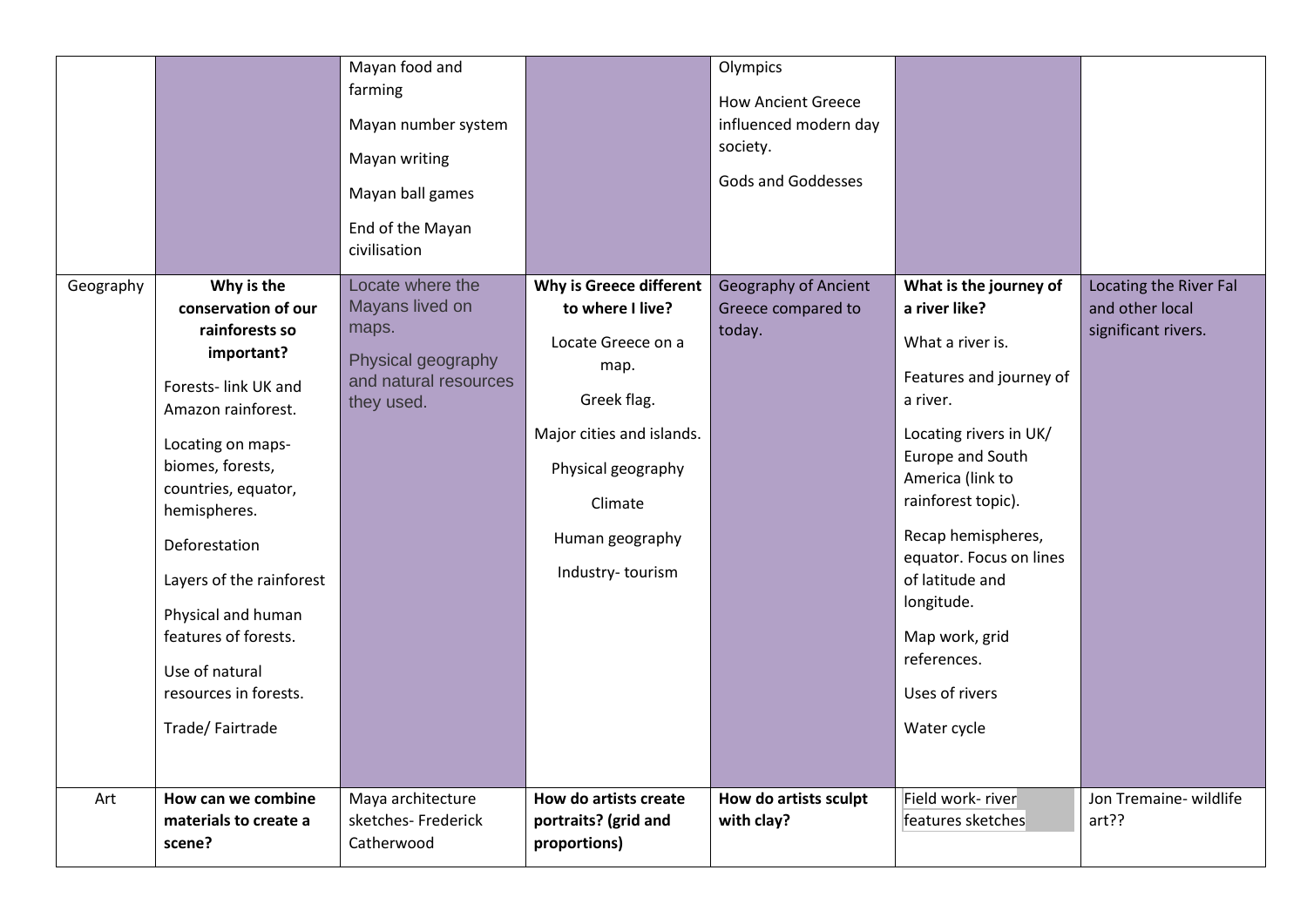|           | John Dyer and<br>Nixiwakea Yawanawa<br>mixed media art.<br>Austins butterfly<br>sketches. |                                                                                                                                                                               | Picasso, Rembrandt-focus<br>artists<br>Study a variety of portrait<br>artists.<br>Use proportion<br>Create a portrait<br>Greek flag (following<br>instructions, measuring<br>x curric maths) | Medusa sketches.<br>Medusa clay heads.<br><b>Scratch art vases-</b><br><b>Ancient Greek.</b> |                                                              | Illustrations                                                                                           |
|-----------|-------------------------------------------------------------------------------------------|-------------------------------------------------------------------------------------------------------------------------------------------------------------------------------|----------------------------------------------------------------------------------------------------------------------------------------------------------------------------------------------|----------------------------------------------------------------------------------------------|--------------------------------------------------------------|---------------------------------------------------------------------------------------------------------|
| DT        |                                                                                           | What is the best design<br>for an archaeologist<br>bag?<br>Maya tortillas and hot<br>chocolate<br>Joining fabric $\rightarrow$ design<br>and create an<br>archaeologists bag. |                                                                                                                                                                                              | How do I make the<br>torch light up?<br>Olympic torches.                                     |                                                              | What makes this a<br>healthy product?<br><b>Evaluating and</b><br>designing a healthy<br>snack.         |
| Computing | Online safety<br>Digital footprints<br>Cookies<br>Coding                                  | Clickjacking/click bait<br>Webcam use<br>Coding                                                                                                                               | Safe research<br>IP addresses<br>Online gaming safety                                                                                                                                        | Graphic novel<br>Evaluating and<br>analysing<br>Copyright and<br>downloading music.          | Using apps safely<br>Data and information<br>Data collection | Selfies<br>Password security<br>Data and information<br>Data collection<br>Analyse and evaluate<br>data |
| Music     | CJ                                                                                        | CJ                                                                                                                                                                            | CJ                                                                                                                                                                                           | CJ                                                                                           | CJ                                                           | CJ                                                                                                      |